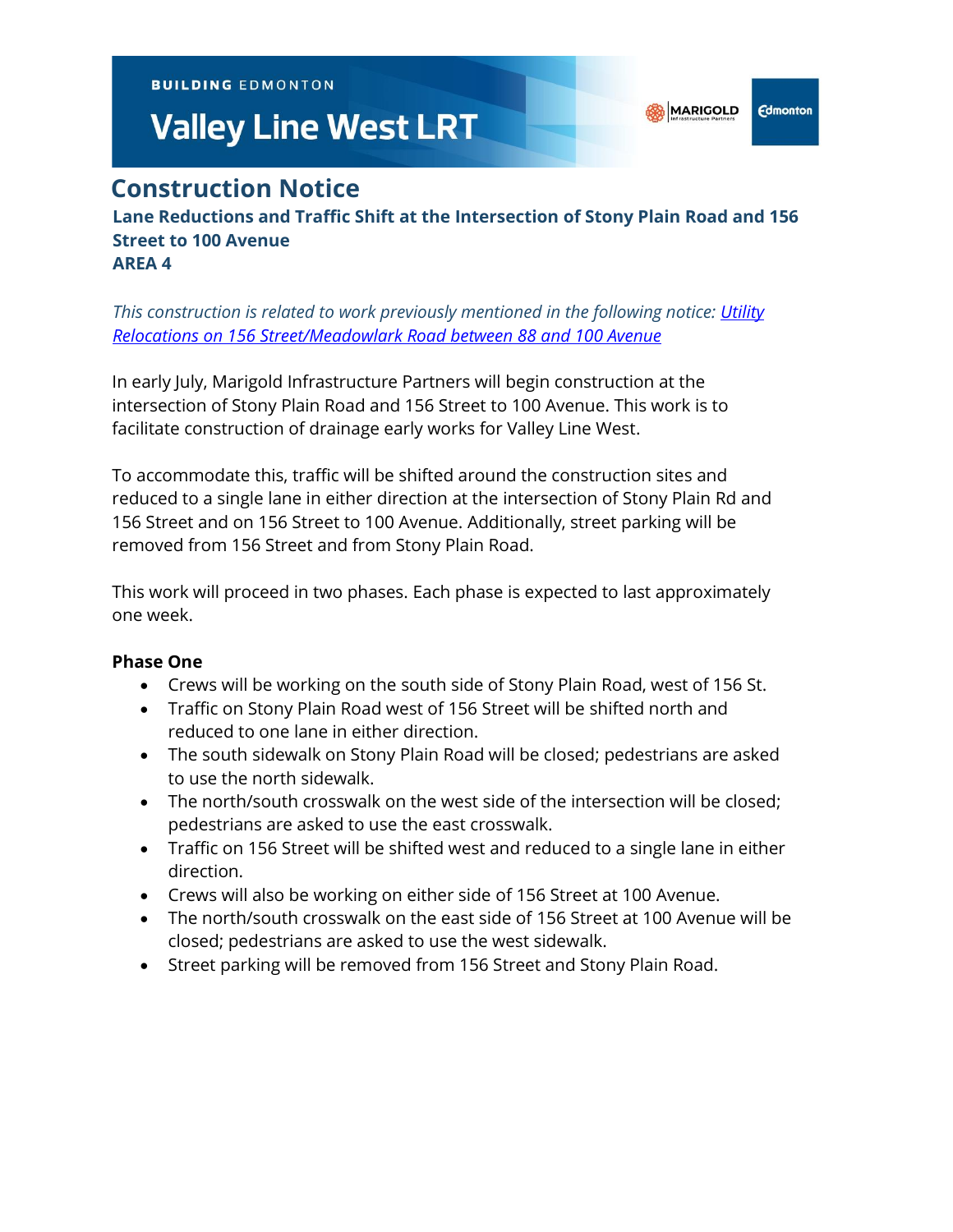

## **Stony Plain Road and 156 Street Intersection to 100 Avenue – Phase One**

## **Phase Two**

- Crews will be working on the north side of Stony Plain Road, west of 156 St.
- Traffic on Stony Plain Road west of 156 Street will be shifted south and reduced to one lane in either direction.
- The east/west crosswalk on the north side of the intersection will be closed; pedestrians are asked to use the south crosswalk.
- Traffic on 156 Street will be shifted east and reduced to a single lane in either direction.
- Crews will also be working on the west side of 156 Street at 100 Avenue.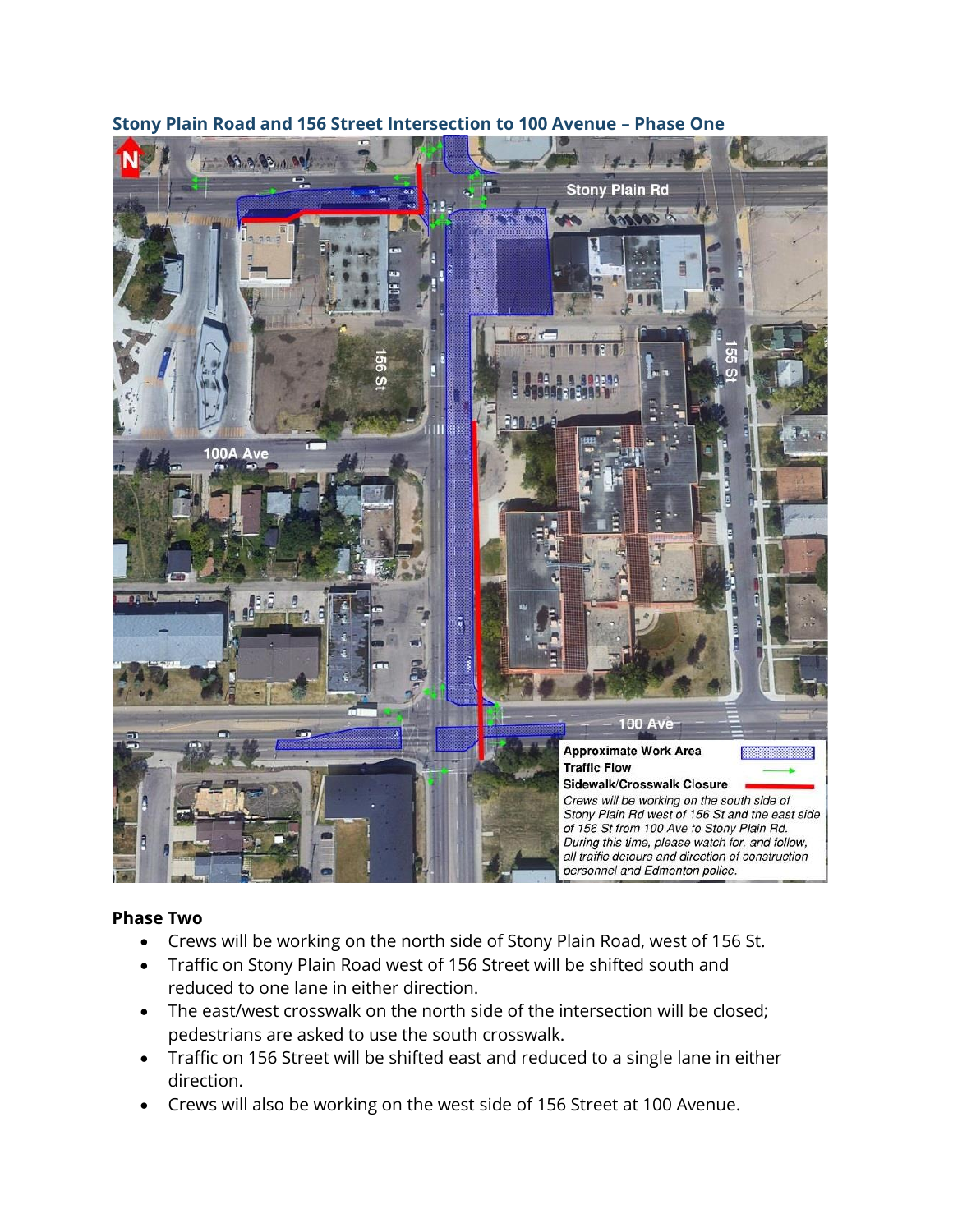- The north/south crosswalk on the west side of 156 Street at 100 Avenue will be closed; pedestrians are asked to use the west sidewalk.
- Street parking will be removed from 156 Street and Stony Plain Road.



### **Stony Plain Road and 156 Street Intersection to 100 Avenue – Phase Two**